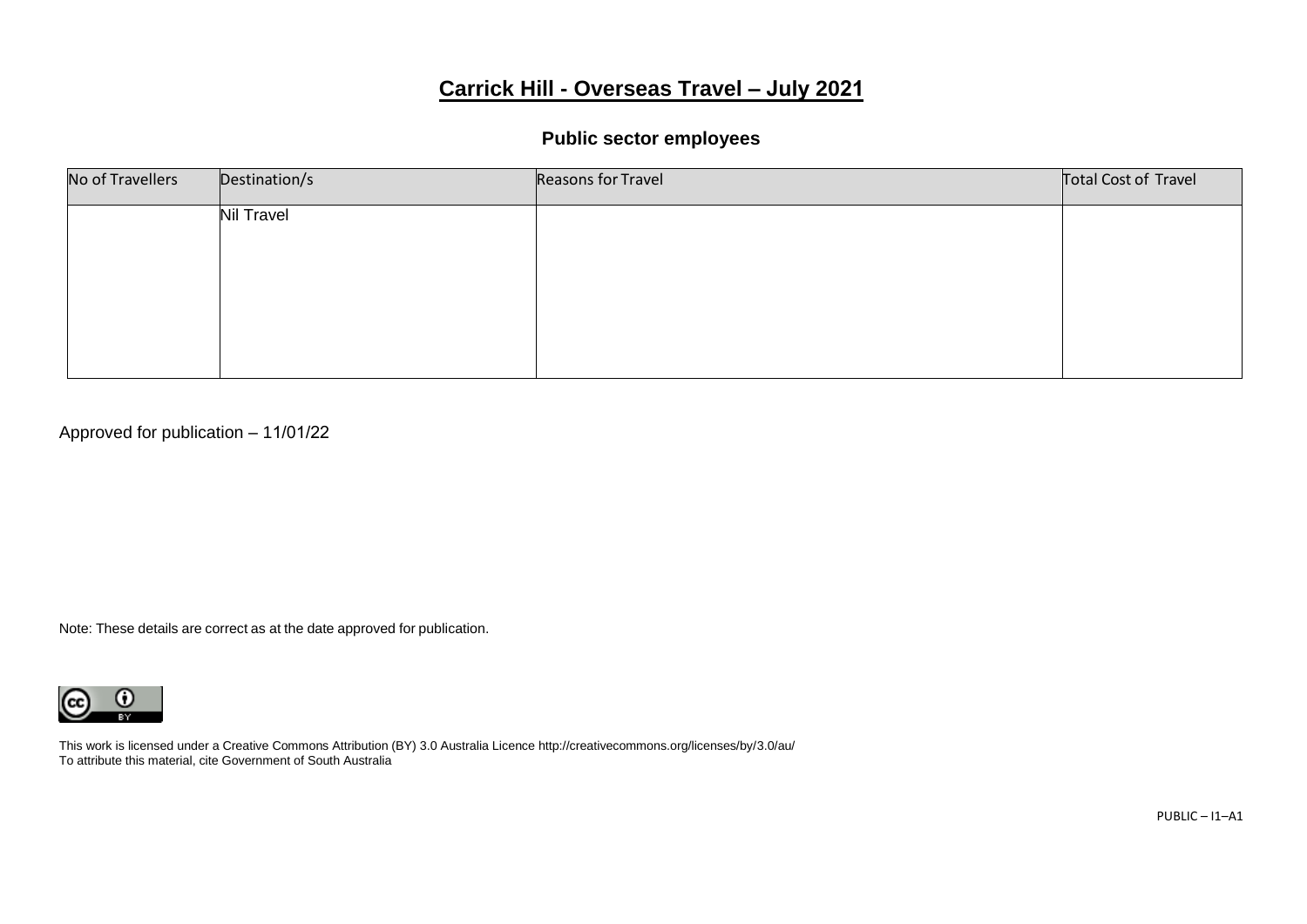# **Carrick Hill - Overseas Travel – August 2021**

#### **Public sector employees**

| No of Travellers | Destination/s     | Reasons for Travel | Total Cost of Travel |
|------------------|-------------------|--------------------|----------------------|
|                  | <b>Nil Travel</b> |                    |                      |
|                  |                   |                    |                      |
|                  |                   |                    |                      |
|                  |                   |                    |                      |
|                  |                   |                    |                      |

Approved for publication – 11/01/22

Note: These details are correct as at the date approved for publication.

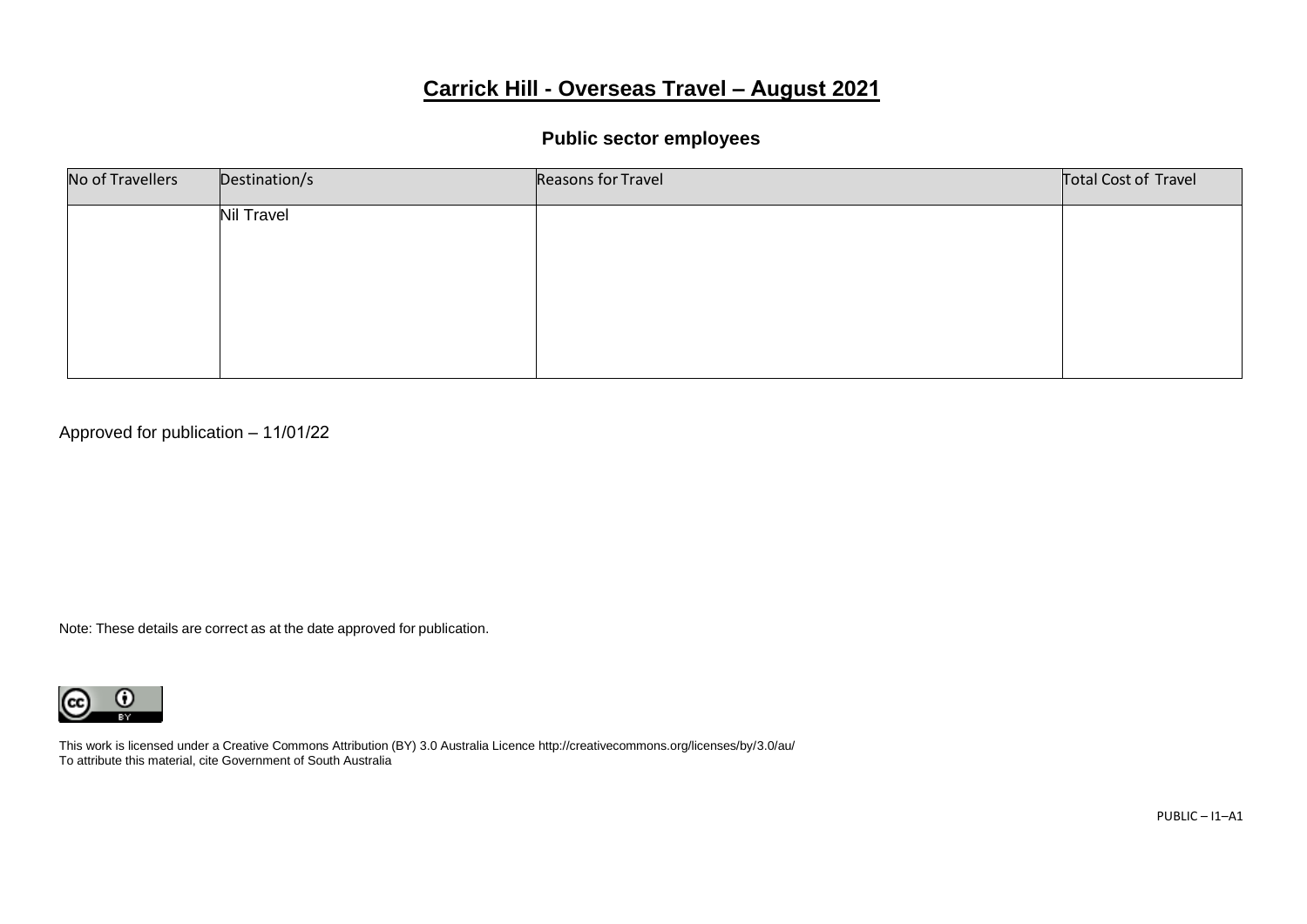# **Carrick Hill - Overseas Travel – September 2021**

#### **Public sector employees**

| No of Travellers | Destination/s     | Reasons for Travel | Total Cost of Travel |
|------------------|-------------------|--------------------|----------------------|
|                  | <b>Nil Travel</b> |                    |                      |
|                  |                   |                    |                      |
|                  |                   |                    |                      |
|                  |                   |                    |                      |
|                  |                   |                    |                      |

Approved for publication – 11/01/22

Note: These details are correct as at the date approved for publication.

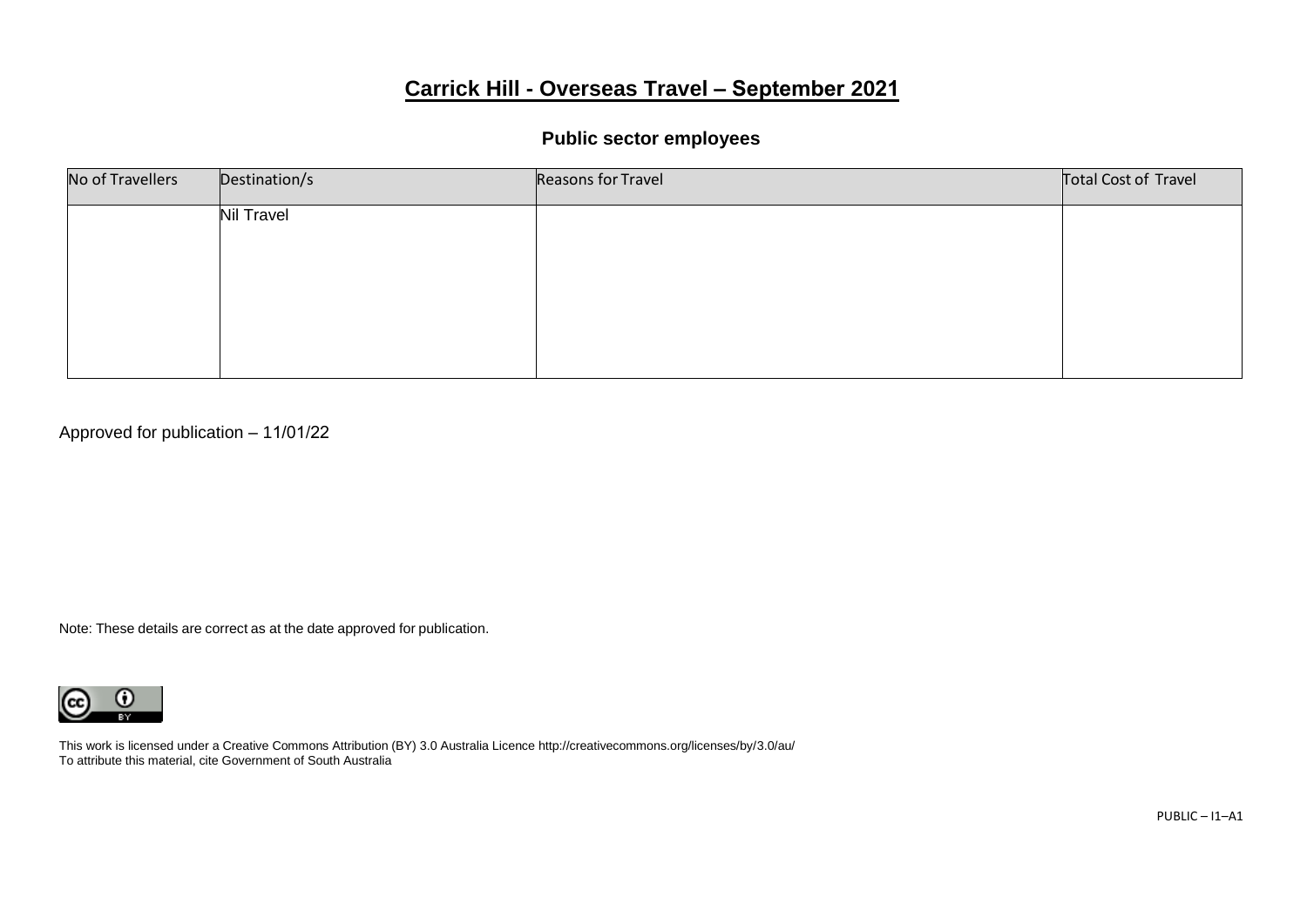# **Carrick Hill - Overseas Travel – October 2021**

# **Public sector employees**

| No of Travellers | Destination/s     | Reasons for Travel | Total Cost of Travel |
|------------------|-------------------|--------------------|----------------------|
|                  | <b>Nil Travel</b> |                    |                      |
|                  |                   |                    |                      |
|                  |                   |                    |                      |
|                  |                   |                    |                      |
|                  |                   |                    |                      |

Approved for publication – 11/01/22

Note: These details are correct as at the date approved for publication.

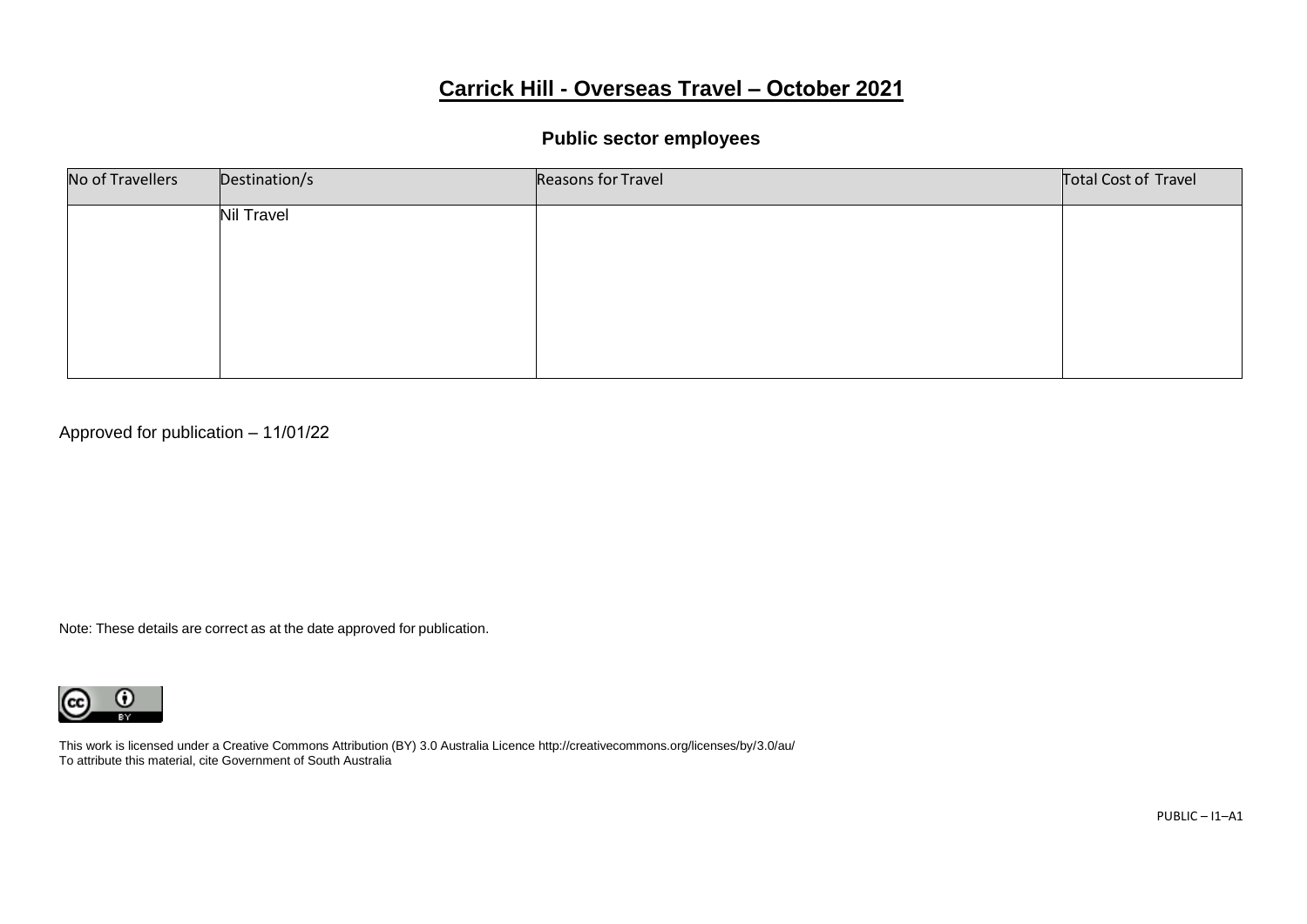# **Carrick Hill - Overseas Travel – November 2021**

#### **Public sector employees**

| No of Travellers | Destination/s     | Reasons for Travel | Total Cost of Travel |
|------------------|-------------------|--------------------|----------------------|
|                  | <b>Nil Travel</b> |                    |                      |
|                  |                   |                    |                      |
|                  |                   |                    |                      |
|                  |                   |                    |                      |
|                  |                   |                    |                      |

Approved for publication – 11/01/22

Note: These details are correct as at the date approved for publication.